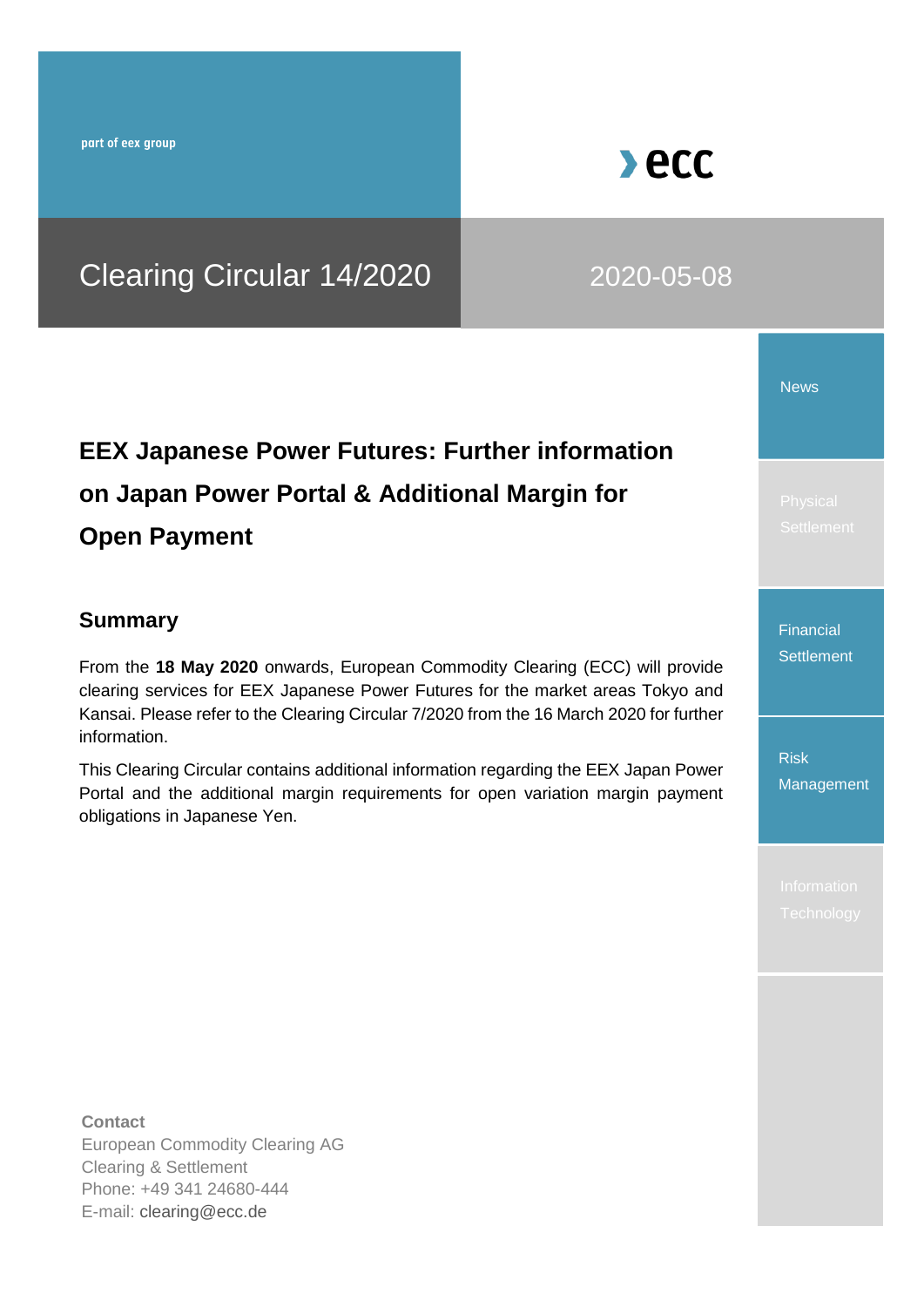## **EEX Japan Power Portal**

#### Registration of transactions for clearing

EEX Japanese Power Futures will be available on different broker platforms between 9:00 am and 7:00 pm JST (1:00 am to 11:00 am CET or 2:00 am to 12:00 pm CEST). Outside of EEX trading hours, broker arranged trade interests can be entered into the EEX Japan Power Portal for subsequent registration within the EEX T7 trading system at EEX. Within the Japan Power Portal, recognised brokers can place entries for subsequent trade registration on assigned client accounts. Entries for trade registration are only possible within the respective Portal limits – "pre-opening limit" and "CM-Client limit" – which are managed by Clearing Members. Both limits are margin limits, assessing the gross Initial Margin requirement for each entry for trade registration. Please note that the T7 limits and Advanced Risk Limits will apply in addition during the EEX trading hours.

#### Pre-Opening Limit

The Pre-Opening Limit is a pre-funded trading limit which applies at the level of the Clearing Member and can be set by Clearing Members in the EEX Japan Power Portal. Without having a collateralized limit in place no entries for trade registration can be entered into the EEX Japan Power Portal during the European night time. Pre-Opening Limits will be processed by ECC as an additional margin requirement (new margin class JPPL = pre-opening limit). The JPPL margin will be booked to the CM's PP margin account.

In the EEX Japan Power Portal the sum of all positions (long and short positions are not netted but aggregated) multiplied by the scanning range for the respective contract(s) has to stay within the Pre-Opening Limit for entries for trade registration to be accepted in the EEX Japan Power Portal. The EEX Japan Power Portal also provides the possibility to activate an alert for a Clearing Member in the form of an e-mail notification if a certain threshold as % of the pre-opening limit is exceeded or if entries for trade registration are rejected.

The Pre-Opening Limits must be entered until 2:00 pm  $CE(S)T$  (d) to be valid on the next day (d+1). In case the available collateral is not sufficient to cover the pre-opening limit, an intraday margin call will be triggered shortly after 2:00 pm CE(S)T.

The limits apply only for the European night hours [until 8:00 am CE(S)T] and will be reset before the next trading window begins on the EEX Japan Power Portal. The limits remain valid until actively deleted or adjusted by CMs; deletions and downward adjustments will be valid immediately, increases only on a d+1 basis.

#### CM-Client-Limits

In addition to the Pre-Opening Limit, Clearing Members can set trading limits at the level of the Non-Clearing Member and agency client ("CM-Client-Limit"). This limit is not mandatory and allows Clearing Members to cap the trading activities of their individual trading firms. In contrast to the